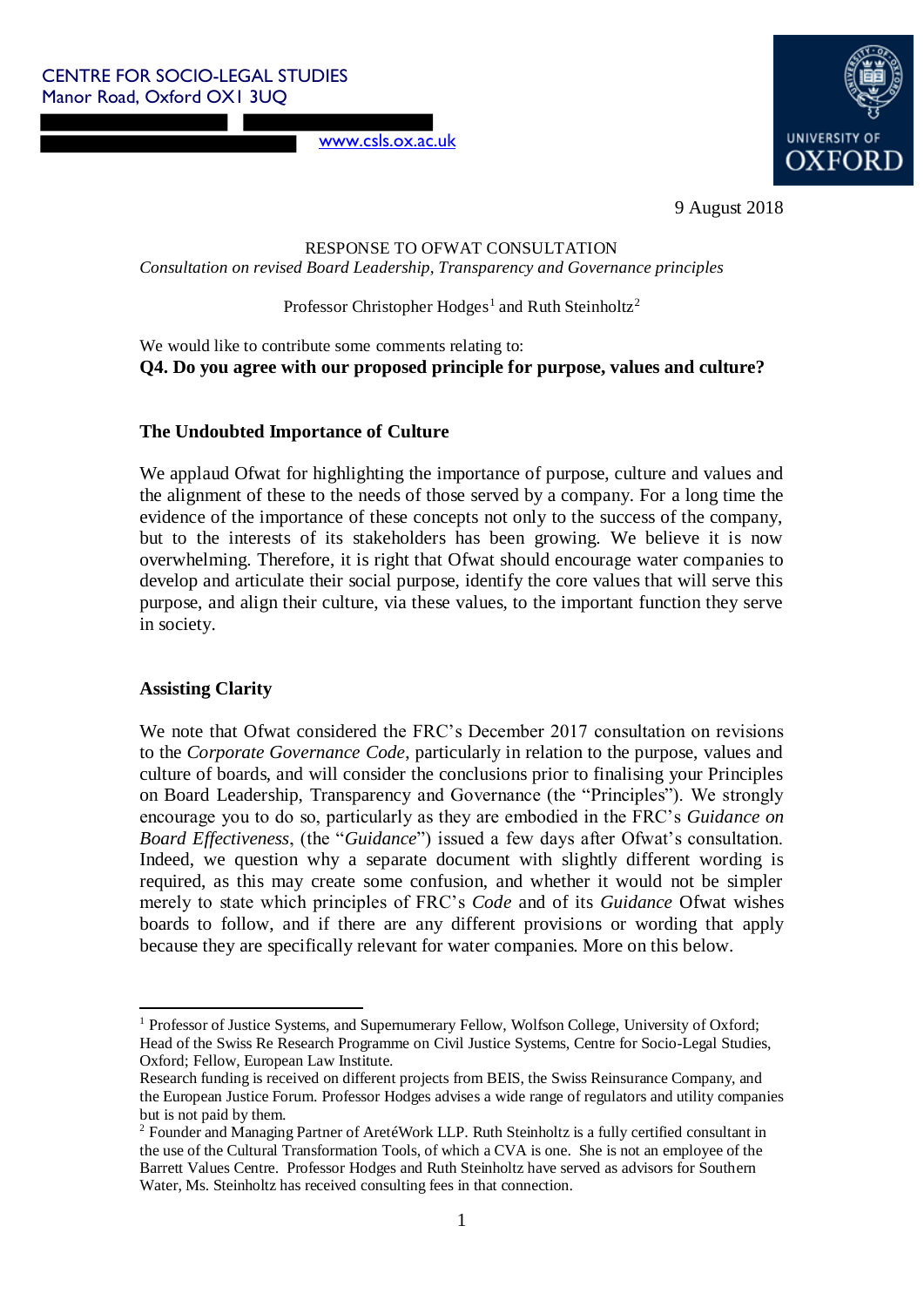Although we are in full agreement with the focus on purpose, values and culture, we would like to make a few suggestions and comments that we hope will be considered carefully prior to finalising these Principles. Some of them relate to the way the Principles are articulated, and although our suggestions may appear to be minor, we believe that they are of fundamental relevance and necessary in order to avoid unintended consequences. Some of the suggestions relate to the manner of "regulating" culture (whether by a regulator or by a Board), again, in order to avoid culture turning into just another word for compliance.

Principle 2.1 (i) states that the board should **promote** and **develop** the collective vision of the company's purpose… and (i) says that the board **should make sure** that the company's strategy, values and culture are consistent with its purpose. Subsection (iii) states that the board should **monitor and assess** values and culture to **satisfy itself** that behaviour …is aligned with the company's purpose.

The relevant provisions of the FRC *Guidance* are worth setting out here (we again highlight relevant text, which indicates a somewhat different, and/or more detailed approach to that proposed by Ofwat). They are:

Paragraph 11. An effective board **defines the company's purpose** and then sets a strategy to deliver it, underpinned by the values and behaviours that shape its culture and the way it conducts its business….

Paragraph 12. A company's purpose is the reason for which it exists. The board is responsible for **setting and reconfirming** the company's purpose… Companies with a clear purpose often find it easier to engage with their workforce, customers and the wider public.

Paragraph 18. The board **sets the framework** of values within which the desired corporate culture can evolve and thrive. **Ownership of the values will be stronger if a collaborative approach is taken and both the leadership and the workforce are involved in a two-way process to define the company's values.**

Paragraph 20. To have an impact on behavioural outcomes and influence the way business is done, values need to be embedded at every level of the organisation. Boards **will need assurance from management that it has effectively embedded** the company's purpose and values in operational policies and practices. …

Paragraph 21. …The board is expected to **assess and monitor culture** for alignment with purpose and values. The first step is to establish a benchmark against which future monitoring can take place. One approach to monitoring culture might be to identify and track core characteristics that are typical features of a positive culture… and link this to commitment to company values.

Paragraph 22. It is important that the board **develops a common and consistent language around culture**, and **pays attention** to factors that can influence culture… Boards will also need to **be alert to signs** of possible culture problems…

Paragraph 23. Monitoring culture will involve regular analysis and interpretation of evidence and information drawn from a range of sources. Drawing insight from multiple quantitative and qualitative sources helps guard against forming views based on incomplete or limited information. **The workforce will be a vital source of insight into the culture of the company.**

Paragraph 25. The board will be **looking to identify areas of good practice** and excellence that can be used to drive up standards across the business, **reinforcing the value** that a healthy culture can add. It will also be **seeking evidence of business practices** that are consistent with company values.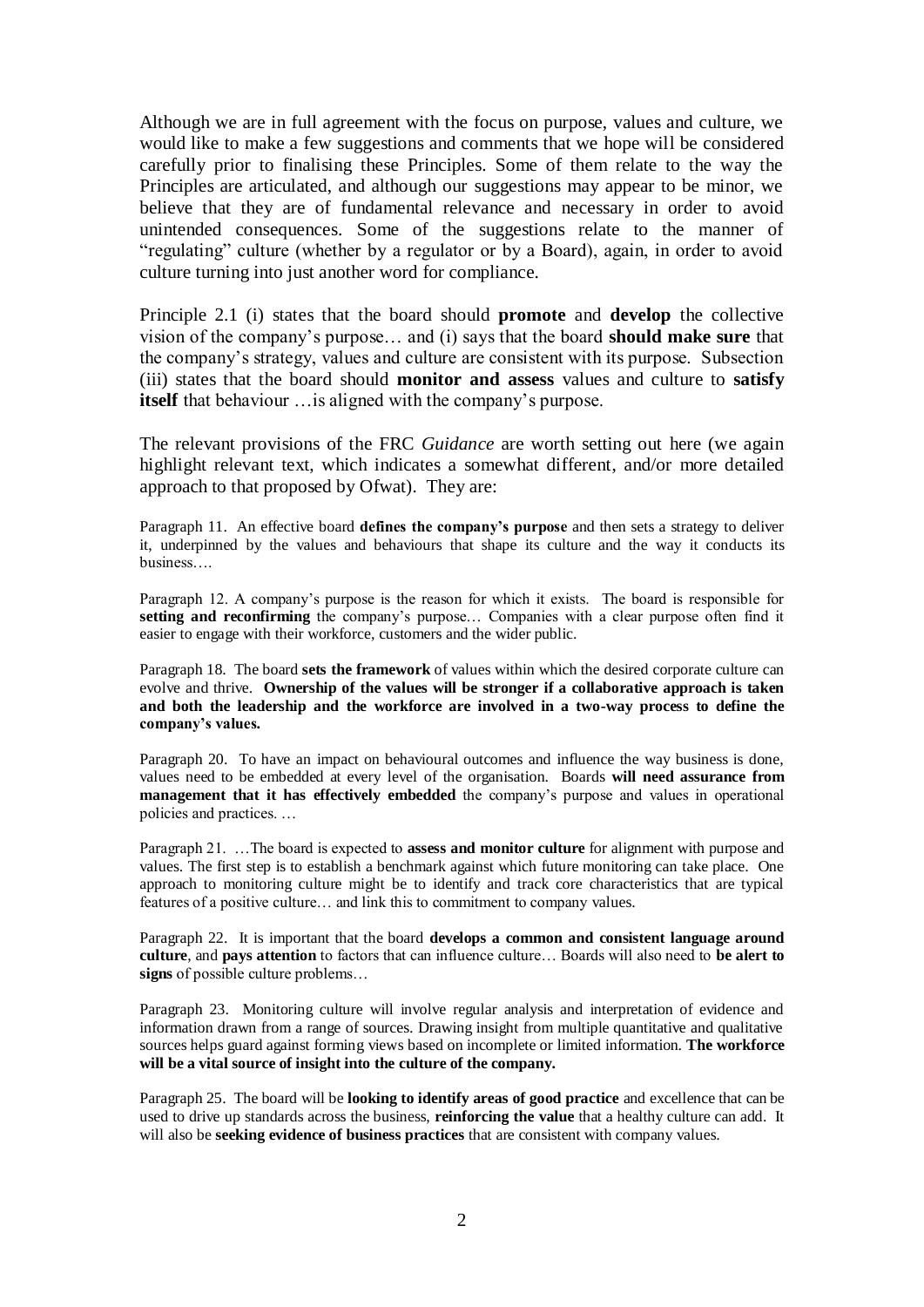As currently drafted, we are concerned that the summary nature of the Ofwat's Principle 2.1, particularly when taken as a licence condition, will create "tick the box" compliance type behaviour that is the antithesis of a healthy ethical culture, based on values and aligned with social purpose. Although we believe that the *Guidance* is somewhat simplistic in the examples it gives on how to monitor and assess culture, it otherwise provides excellent guidance about the role of a board in relation to purpose, values and culture and we do not see the need for Ofwat to rewrite aspects of the *Guidance*, using in some cases, slightly different vocabulary. For example, Ofwat says the board should "promote and develop" a collective vision of the company's purpose…and "make sure" that the company's strategy, values and culture are consistent with its purpose whereas the *Guidance* says, "An effective board **defines the company's purpose** and then sets a strategy to deliver it, underpinned by the values and behaviours that shape its culture and the way it conducts its business."

When taken with later suggestion of the importance of using a collaborative approach, we think the FRC's language better sets out the relationship between purpose, values and culture and furthermore guides the board towards the importance of consultation with stakeholders in determining the values, and therefore the culture of the organisation, as well as the alignment with strategy, which is one of the paramount responsibilities of the board.

"Ownership of the values will be stronger if a collaborative approach is taken and both the leadership and the workforce are involved in a two-way process to define the company's values." (*Guidance*, Paragraph 18)

Language is important precisely for this reason, as is methodology. It is critically important that the board not sit in the boardroom and determine the purpose, values and desired culture in isolation. Only a process by which all stakeholders (especially employees, who are living the culture) are consulted will produce the appropriate answers for the company in question. There is no one right culture, and there is no one set of values that will work for every company. This is why we are concerned that the effect of Ofwat's proposal (and draft wording) will be taken as prescribing a particular culture.

Indeed, the FRC in Principle 23 goes on to say, "*The workforce will be a vital source of insight into the culture of the company*." We agree with this, and it is for this reason that we recommend the use of the Barrett Values Centre's Cultural Values Assessment ("CVA") in our book.<sup>3</sup> This is a well-established method of canvassing all employees (and other stakeholders), no matter how large or small the company, to establish the values and behaviours that characterise the culture, as well as the sources and causes of dysfunction and therefore culture risk in the organisation. The use of a CVA creates a common language with which to discuss culture and also a picture of the values that the participants believe would improve the culture and therefore the results of the company. It is a powerful tool that would enable a board to carry out the responsibilities outlined above, including the need to identify areas of good practice, and obtain evidence of alignment (or lack thereof) of purpose, values and culture.

1

<sup>3</sup> C Hodges and R Steinholtz, *Ethical Business Practice and Regulation: A Behavioural and Valuesbased Approach to Compliance and Enforcement* (Hart Publishing, December 2017).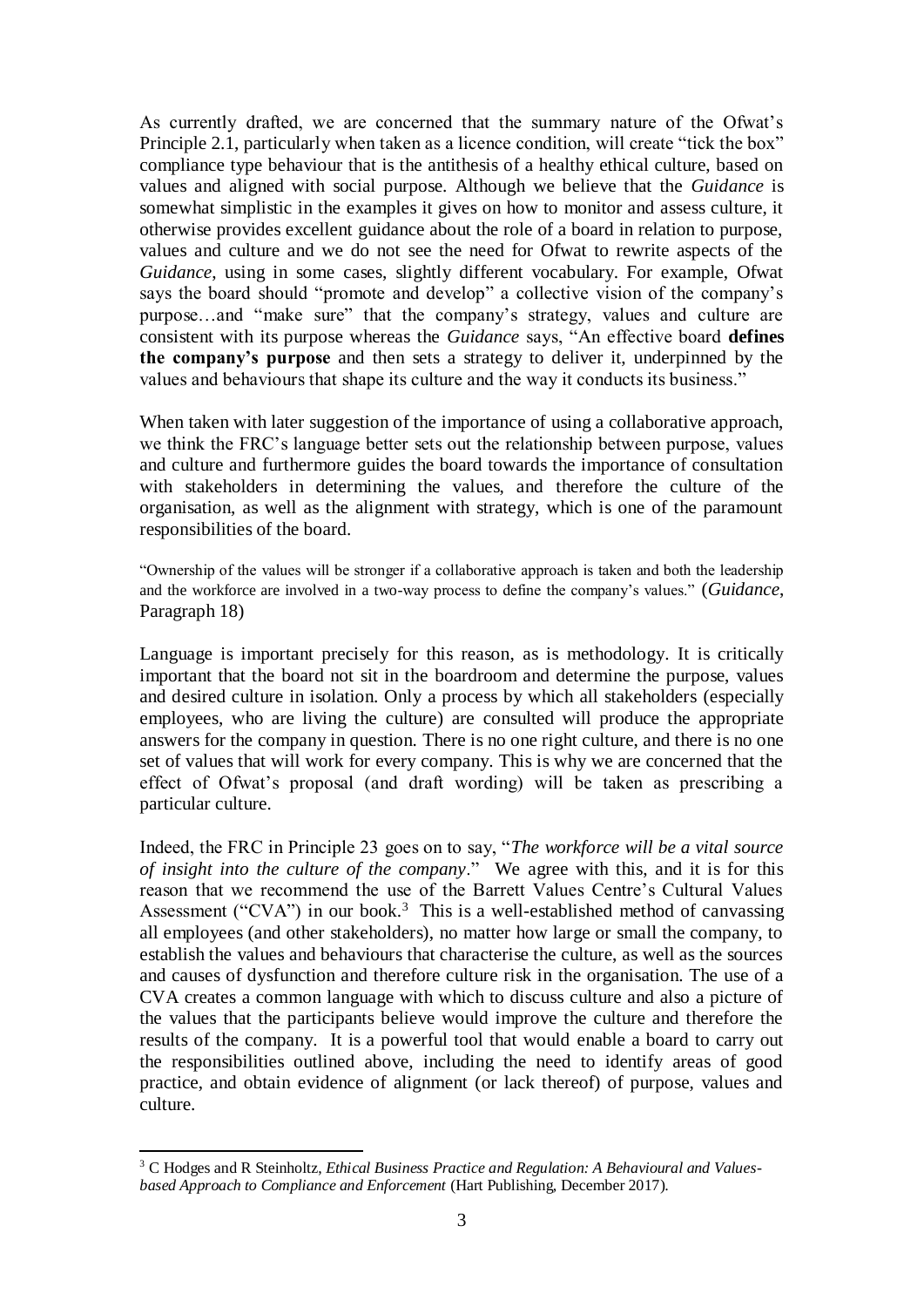We recognise the need to collect evidence from a variety of sources, and encourage a company to do this; and we find a CVA to be the best way we have seen to tie it all together and understand the forces at work in a culture that may be driving culture risk. As employees become disenchanted, upset, feel they have been treated unfairly, or are otherwise disengaged, they are better able to rationalise misconduct and still feel they are fundamentally good human beings. The way to reduce misconduct is to reduce their ability to rationalise bad behaviour by creating a fair, healthy ethical culture that makes people proud to work for the company. A strong social purpose, such as the supply of clean water and effective sewerage, necessary for all life, aligned with an effective strategy, are the remaining elements that create the conditions for long-term sustainability.

Compliance with external rules will never be as effective to motivate the majority of the employee population and indeed an excessive focus on it will have the opposite effect. Ofwat must take note of this and ensure that its regulatory framework does not incentivise companies to engage in tick the box compliance. To do otherwise is to be complicit in lowering, rather than raising standards.

## **Issues on Enforcing Culture**

If culture becomes a license condition, then companies can be expected to respond, "Tell us what that means and give us specific things to measure". That will lead at least some companies to "measure" culture by applying a "tick the box" approach in order to "comply" with the license condition, which will certainly not be appropriate. Whilst we do not think that there should ever be only one methodology, it is very important not to adopt a "tick the box" approach and to assess culture in a sophisticated way through the exercise of judgment to a wide range of evidence.

It follows that there may be a difficulty about enforcing a licence condition that there has been a failure of "culture" in a company. We are all for Ofwat exercising its powers to require companies to focus on their purpose, values and culture, for *them* to define these them for themselves, and to show that they have followed a process satisfactorily. However, we have difficulty seeing how removal of a license from a particular company if it is considered not to have the desired culture will function. At what point do you judge that? When there has been one violation? Twenty?

Companies should be able to provide evidence of serious, consistent, holistic and genuine steps to create and maintain a healthy ethical culture. Such a culture is not created overnight; it takes time to transform a culture. Companies should also be able to provide evidence of such a culture based upon "evidence and information drawn from a range of sources. Drawing insight from multiple quantitative and qualitative sources helps guard against forming views based on incomplete or limited information." (*Guidance*, Principle 23). We have written extensively on this in our book.

Many regulators have (frequently with justification) talked about having an innate sense (a feel, or smell) of when a company inspected has a bad culture. But now that we elevate culture to a more formal requirement, that sort of instinctive judgment will no longer suffice to justify formal action (even if it remains relevant in practice). In